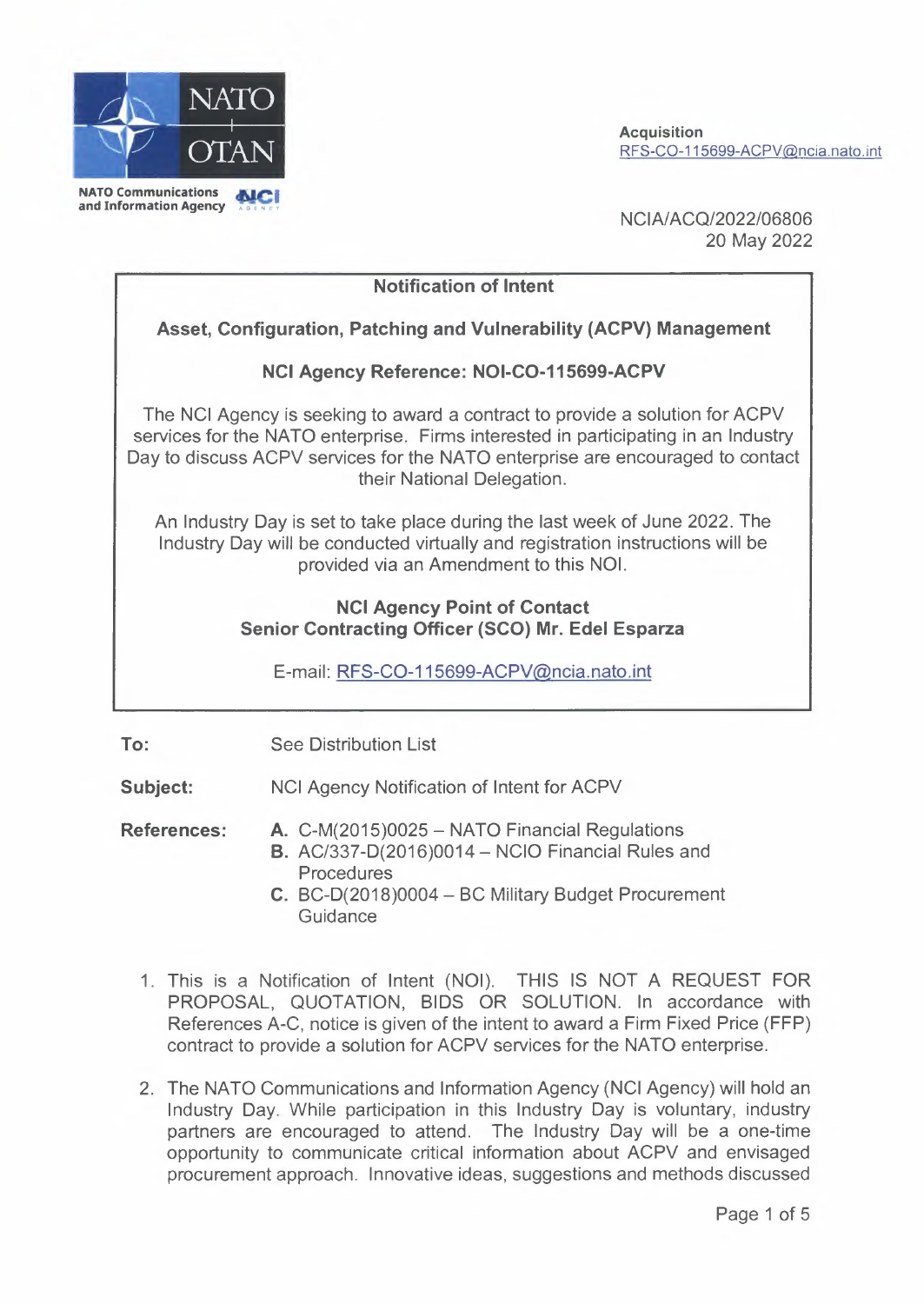during the conference could potentially be incorporated into a performance specification and contract structure of the solicitation for the ACPV.

- 3. A synopsis of the ACPV scope of work is set forth in Annex 8 attached to this letter.
- 4. The reference for this NOi is **NOI-CO-115699-ACPV** and all correspondence concerning this announcement should reference this number.
- 5. The NCI Agency plans to issue a solicitation package using an agile process and the procurement will be competed. The successful offer, pursuant to the solicitation package following this NOI, will be the solution that offers the best value in accordance with the evaluation criteria prescribed in the solicitation.
- 6. The procurement approach and activities will be explained during Industry Day.
- 7. Eligibility will be declared by National Responsible Authorities. Hence, firms interested in attending Industry day are invited to communicate interest to their National Authorities. Firms are hereby requested a Declaration of Eligibility (DoE) is sent via their Delegation/Mission to NATO to the NCI Agency contracting authority at RFS-C0-115699-ACPV@ncia.nato.int.
- 8. National Responsible Authorities are kindly requested to provide a list to the NCI Agency with DoE, not later than **Friday, 24 June 2022,** of qualified and certified firms which may be interested in participating in the upcoming Industry Day.
	- a. ln addition to the certification of the firm's security clearances required under this Notification of Intent, the DoE should include the following information for each of the nominated firms:

Name of the Firm

Telephone number

E-mail address

Point of Contact

- b. This information is critical to enable prompt and accurate communication with prospective participants and should be sent electronically to: RFS-C0-115699-ACPV@ncia.nato.int
- 9. Requests for participation in this competition received directly from individual companies cannot be considered. Requests for participation in Industry Day from individual companies will be considered as long as engagement with their National Responsible Authorities has begun.
- <sup>1</sup>O. National authorities are advised that a solicitation package will be issued before the end of 2022. The solicitation package is anticipated to be NATO UNCLASSIFIED; however, the solicitation and the contractual documents could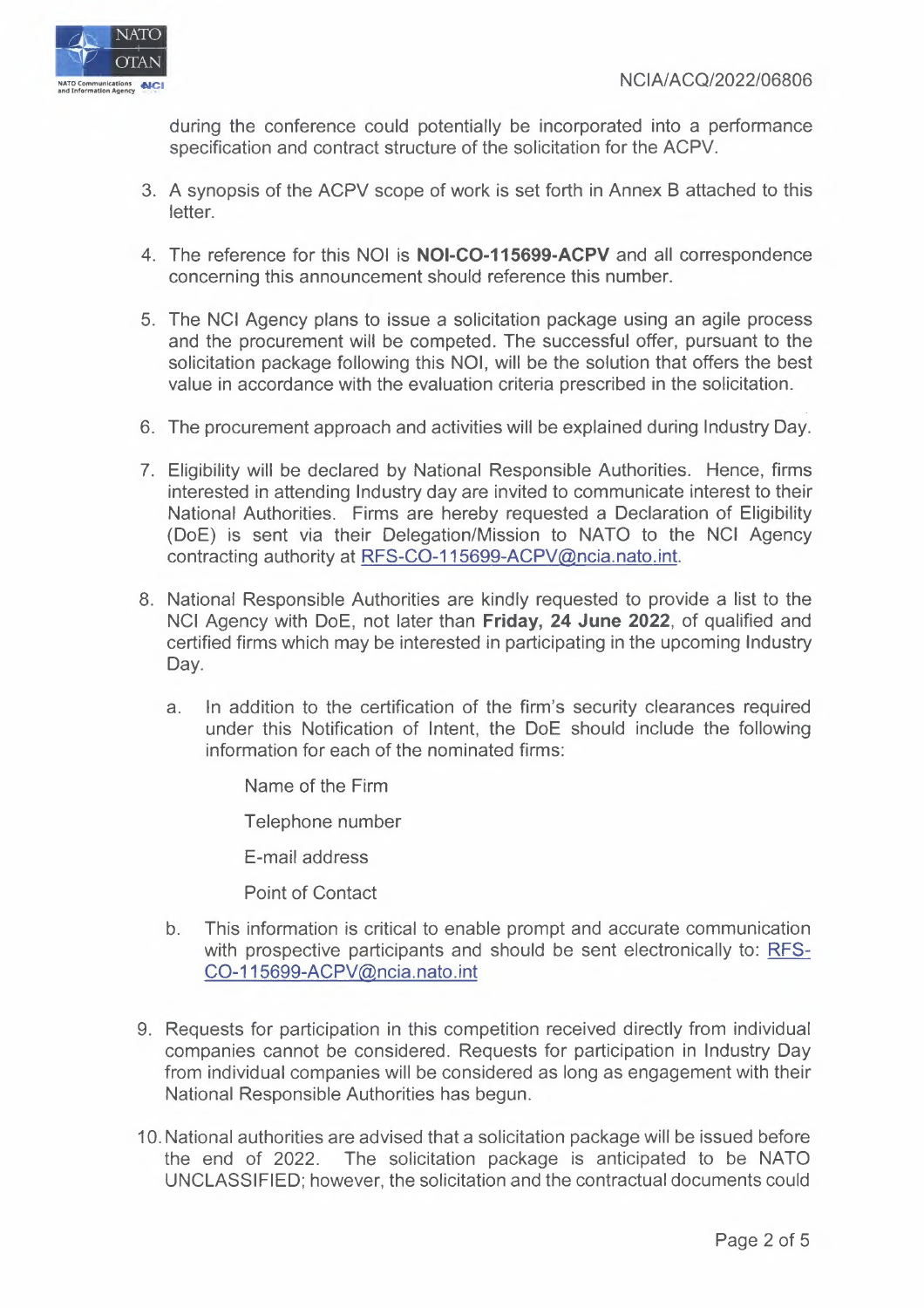

contain references to other NATO documents classified as NATO RESTRICTED.

- 11.A successful participant(s) may be required to handle and store classified information up to the level of NATO SECRET. ln addition, Contractor personnel may be required to work unescorted in Class 11 Security areas and therefore, access can only be permitted to cleared individuals. Only firms maintaining such cleared facilities and the appropriate personnel clearances will be able to perform the resulting contract.
- 12. Upon release of the solicitation package, the NCI Agency reserves the right to request a solution demonstration. However, given the current global landscape, any demonstrations may be delivered via video conferencing tool at the discretion of the NCI Agency.
- 13. The NCI Agency is not liable for any expenses incurred by firms in conjunction with their responses to this NOI and/or Industry Day participation and this Survey shall not be regarded as a commitment of any kind concerning future procurement of the items described.
- 14. The NCI Agency point of contact for all information concerning this NOi is Mr Edel Esparza, Senior Contracting Officer who can be reached at email: RFS-C0-115699-ACPV@ncia.nato.int
- 15. Your assistance in this procurement is greatly appreciated.

For the Chief of Acquisition:

For the Chief of Acquisition<br>
CON COUNCE<br>
Edel Esparza<br>
Senior Contracting Officer

**Attachment(s):** 

Annex A - Distribution List Annex B - Synopsis of Requirements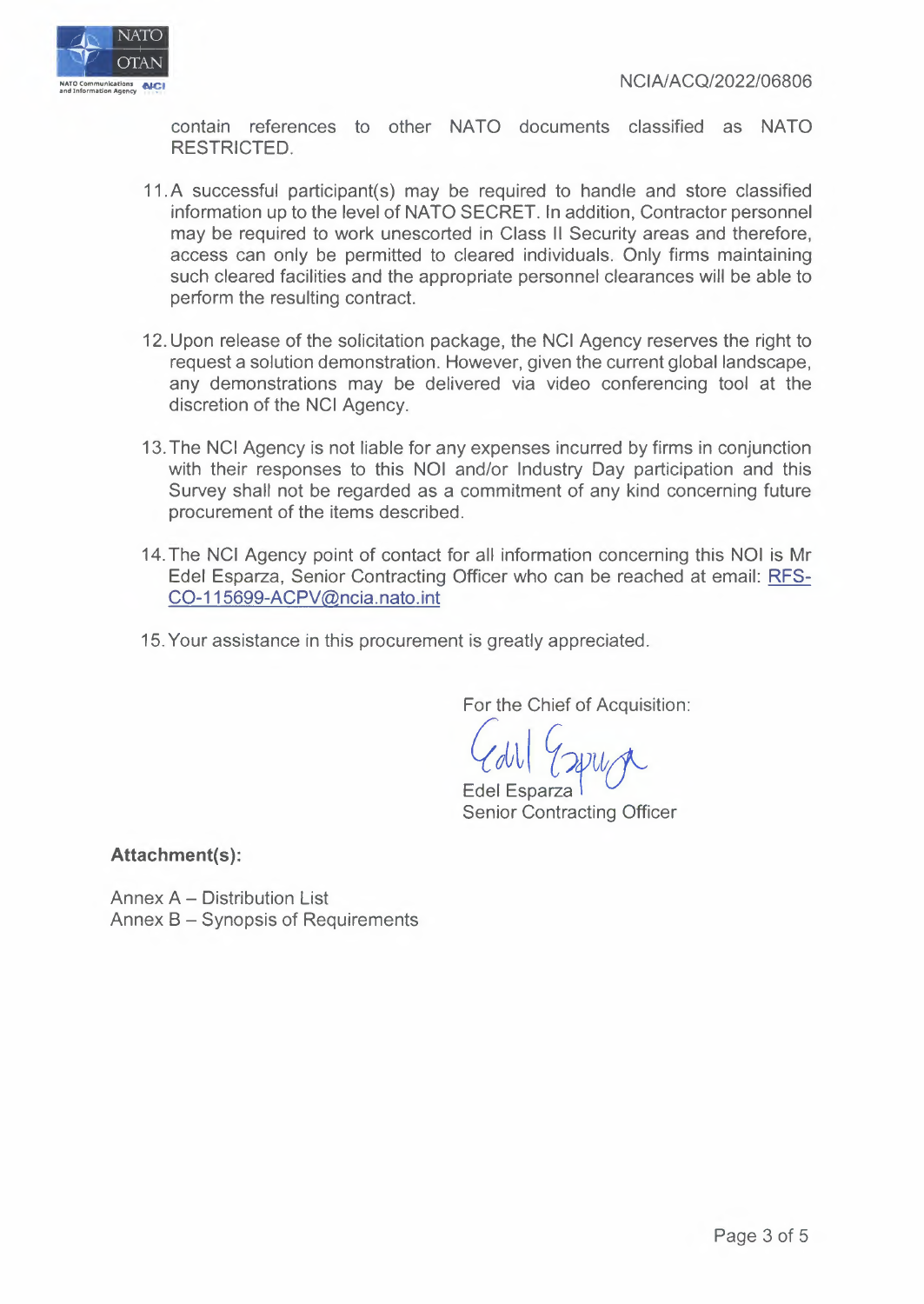

## **Annex A: Distribution List for Notification of Intent NOI-C0-115699-ACPV**

#### **NATO Delegations (Attn: Military Budget Committee or Infrastructure Adviser):**

Albania Belgium Bulgaria Canada **Croatia** Czech Republic **Denmark Estonia** France **Germany Greece Hungary** Iceland Italy Latvia **Lithuania** Luxembourg Montenegro The Netherlands North Macedonia **Norway** Poland Portugal Romania Slovakia **Slovenia** Spain **Turkey** United Kingdom United States

## **• Belgium Ministry of Economic Affairs**

#### **• NATO HQ**

NATO Office of Resources, Management and Implementation Branch -Attn: Deputy Branch Chief NATO HQ C3 Staff - Attn: Executive Coordinator

## **• NCI Agency - Internal Distribution**

ACQ Chief of Acquisition ACQ Deputy Chief of Acquisition ACQ Principal Contracting Officer CIO Sourcing Manager CIO Senior Scientist ACPV Programme Manager